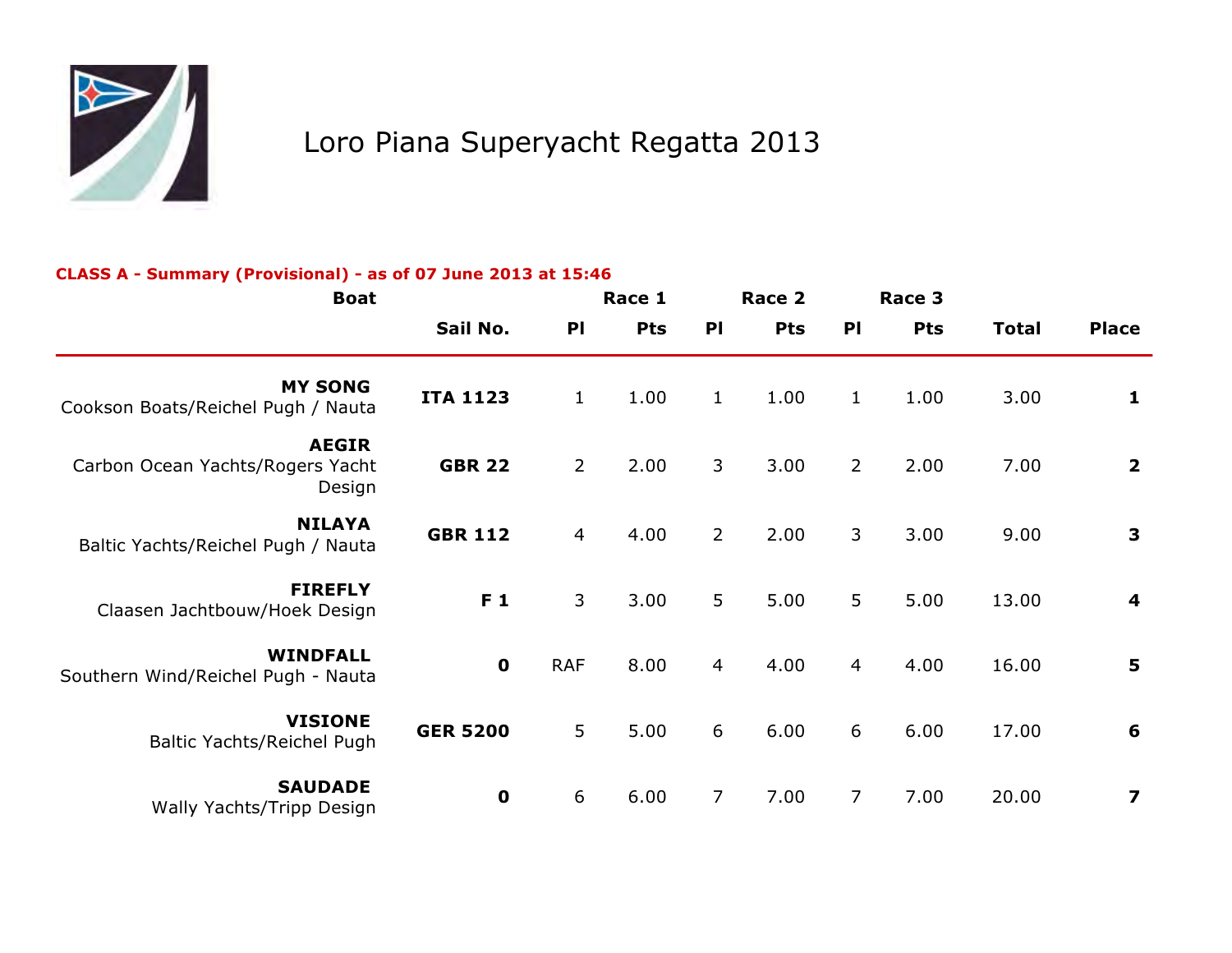| <b>Boat</b>                                                     |                 | Race 1           |            |                | Race 2     |                | Race 3     |              |                         |
|-----------------------------------------------------------------|-----------------|------------------|------------|----------------|------------|----------------|------------|--------------|-------------------------|
|                                                                 | Sail No.        | P <sub>1</sub>   | <b>Pts</b> | P              | <b>Pts</b> | P <sub>1</sub> | <b>Pts</b> | <b>Total</b> | <b>Place</b>            |
| <b>SALPERTON</b><br>Fitzroy Yachts/Dubois NA                    | $\mathbf 0$     | 3                | 3.00       | $\mathbf{1}$   | 1.00       | $\mathbf{1}$   | 1.00       | 5.00         | 1                       |
| <b>ZEFIRA</b><br>Fitzroy Yachts/Dubois Naval Architects         | $\mathbf 0$     | $\overline{2}$   | 2.00       | $\mathsf{3}$   | 3.00       | 3              | 3.00       | 8.00         | $\overline{\mathbf{2}}$ |
| <b>CAPE ARROW</b><br>Southern Wind/Farr Yacht Design /<br>Nauta | <b>1RL 1416</b> | $\overline{4}$   | 4.00       | $\overline{2}$ | 2.00       | 5              | 5.00       | 11.00        | $\mathbf{3}$            |
| <b>VIRTUELLE</b><br>Tencara/Valilcelli/Starck                   | <b>BEL 1504</b> | $\mathbf{1}$     | 1.00       | 6              | 6.00       | $\overline{7}$ | 7.00       | 14.00        | $\overline{\mathbf{4}}$ |
| <b>UNFURLED</b><br>Royal Huisman/German Frers                   | $\mathbf 0$     | $\overline{7}$   | 7.00       | $\overline{4}$ | 4.00       | $\overline{4}$ | 4.00       | 15.00        | 5                       |
| <b>BLISS</b><br>Yachting Developments/Dubois NA                 | $\mathbf 0$     | $\boldsymbol{6}$ | 6.00       | <b>DNF</b>     | 8.00       | $\overline{2}$ | 2.00       | 16.00        | 6                       |
| <b>P2</b><br>Perini Navi/Philippe Briand                        | <b>CAY 113</b>  | 5                | 5.00       | 5              | 5.00       | 6              | 6.00       | 16.00        | $\overline{\mathbf{z}}$ |

## **CLASS B - Summary (Provisional) - as of 07 June 2013 at 15:56**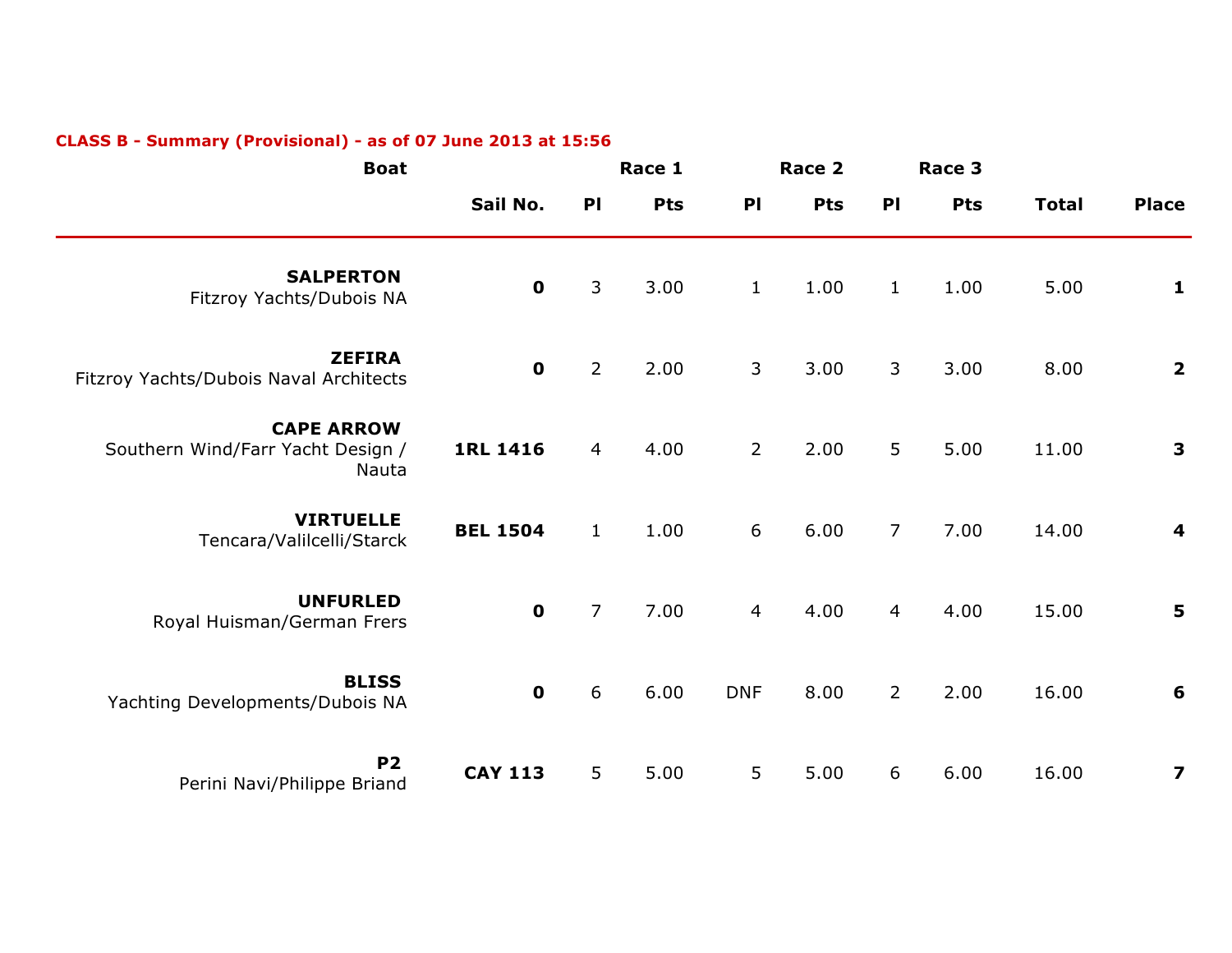| <b>Boat</b>                                                 |                 |                | Race 1     |                | Race 2     | Race 3         |            |              |                         |
|-------------------------------------------------------------|-----------------|----------------|------------|----------------|------------|----------------|------------|--------------|-------------------------|
|                                                             | Sail No.        | P <sub>1</sub> | <b>Pts</b> | P <sub>1</sub> | <b>Pts</b> | P <sub>1</sub> | <b>Pts</b> | <b>Total</b> | <b>Place</b>            |
| <b>BEQUIA</b><br>Brooklin Boat yard/Stephens<br>Waring      | $\mathbf 0$     | $\mathbf 1$    | 1.00       | $\mathbf{1}$   | 1.00       | $\mathsf{3}$   | 3.00       | 5.00         | $\mathbf{1}$            |
| <b>GENEVIEVE</b><br>Alloy Yachts/Dubois Naval<br>Architects | $\mathbf 0$     | 5              | 5.00       | 3              | 3.00       | $\mathbf{1}$   | 1.00       | 9.00         | $\overline{\mathbf{2}}$ |
| <b>SARAFIN</b><br>Oyster Yachts/Dubois NA                   | $\mathbf 0$     | $\mathsf{3}$   | 3.00       | $\overline{2}$ | 2.00       | $\overline{4}$ | 4.00       | 9.00         | $\mathbf{3}$            |
| <b>KARIBU</b><br>Oyster Yachts/Oyster Yachts                | 14325           | $\overline{4}$ | 4.00       | 5              | 5.00       | $2^{\circ}$    | 2.00       | 11.00        | $\overline{\mathbf{4}}$ |
| <b>DRUMFIRE</b><br>Jachtwerf S£dsee/Hoek Design             | <b>GER 6446</b> | $\overline{2}$ | 2.00       | $\overline{4}$ | 4.00       | <b>DNF</b>     | 8.00       | 14.00        | 5                       |
| <b>TIMONEER</b><br>Vitters Shipyard/Dubois NA               | 4Y20            | 6              | 6.00       | 6              | 6.00       | 5              | 5.00       | 17.00        | 6                       |
| <b>DAIMA</b><br>Arkin Pruva Argos Yachts/Karatas            | <b>TURO</b>     | <b>DNF</b>     | 8.00       | <b>DNF</b>     | 8.00       | <b>DNC</b>     | 8.00       | 24.00        | $\overline{\mathbf{z}}$ |

## **CLASS C - Summary (Provisional) - as of 07 June 2013 at 15:22**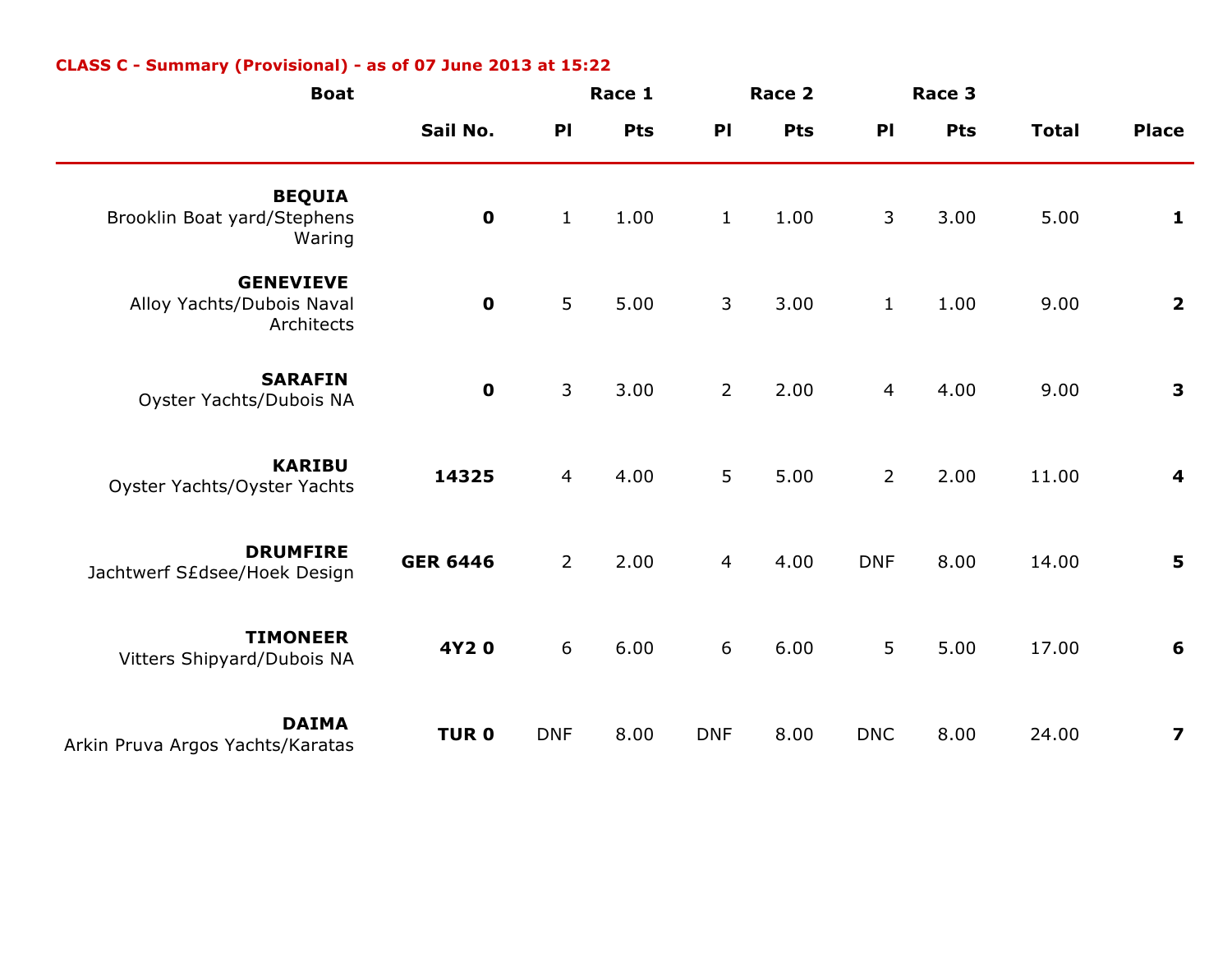| Provisional Results - Race 1 - as of 05 June 2013 at 20:04<br><b>Boat</b><br>Builder/Designer | Sail No.         | <b>Class</b> | <b>TCC</b> | <b>Status</b> | <b>Start</b><br>dd:hh:mm:ss | <b>Finish</b><br>dd:hh:mm:ss        | <b>Elapsed</b><br>dd:hh:mm:ss | <b>Corrected</b><br>dd:hh:mm:ss | <b>Place</b>            |
|-----------------------------------------------------------------------------------------------|------------------|--------------|------------|---------------|-----------------------------|-------------------------------------|-------------------------------|---------------------------------|-------------------------|
| <b>MY SONG</b><br>Cookson Boats/Reichel Pugh / Nauta                                          | <b>ITA 1123</b>  | $\mathsf{A}$ | 1.3500     |               |                             | 05-06-13 13:33:00 05-06-13 16:22:18 | 0: 2:49:18                    | 0: 3:48:33                      | $\mathbf{1}$            |
| <b>AEGIR</b><br>Carbon Ocean Yachts/Rogers Yacht Design                                       | <b>GBR 22 N</b>  | Α            | 1.3530     |               |                             | 05-06-13 13:37:00 05-06-13 16:28:59 | 0: 2:51:59                    | 0: 3:52:42                      | $\overline{2}$          |
| <b>FIREFLY</b><br>Claasen Jachtbouw/Hoek Design                                               | <b>NED 8383</b>  | $\mathsf{A}$ | 1.3500     |               |                             | 05-06-13 13:35:00 05-06-13 16:31:38 | 0: 2:56:38                    | 0: 3:58:27                      | 3 <sup>1</sup>          |
| <b>NILAYA</b><br>Baltic Yachts/Reichel Pugh / Nauta                                           | <b>GBR 112 L</b> | A            | 1.4620     |               |                             | 05-06-13 13:41:00 05-06-13 16:24:47 | 0: 2:43:47                    | 0: 3:59:27                      | 4                       |
| <b>VISIONE</b><br>Baltic Yachts/Reichel Pugh                                                  | <b>GER 5200</b>  | $\mathsf{A}$ | 1.6600     |               |                             | 05-06-13 13:45:00 05-06-13 16:14:12 | 0: 2:29:12                    | 0: 4: 7:40                      | 5                       |
| <b>SAUDADE</b><br>Wally Yachts/Tripp Design                                                   | W 148            | A            | 1.5780     |               |                             | 05-06-13 13:43:00 05-06-13 16:23:39 | 0: 2:40:39                    | 0: 4:13:30                      | 6                       |
| <b>WINDFALL</b><br>Southern Wind/Reichel Pugh - Nauta                                         | $\mathbf 0$      | A            | 1.3150     | <b>RAF</b>    | 05-06-13 13:31:00           |                                     |                               |                                 |                         |
| <b>VIRTUELLE</b><br>Tencara/Valilcelli/Starck                                                 | <b>BEL 1504</b>  | B            | 1.1730     |               |                             | 05-06-13 13:19:00 05-06-13 16:17:47 | 0: 2:58:47                    | 0: 3:29:43                      | 1                       |
| <b>ZEFIRA</b><br>Fitzroy Yachts/Dubois Naval Architects                                       | $\mathbf 0$      | B            | 1.2790     |               |                             | 05-06-13 13:27:00 05-06-13 16:16:41 | 0: 2:49:41                    | 0: 3:37:1                       | 2 <sup>1</sup>          |
| <b>SALPERTON</b><br>Fitzroy Yachts/Dubois NA                                                  | 0                | В            | 1.2970     |               |                             | 05-06-13 13:29:00 05-06-13 16:16:27 | 0: 2:47:27                    | 0: 3:37:11                      | 3                       |
| <b>CAPE ARROW</b><br>Southern Wind/Farr Yacht Design / Nauta                                  | <b>IRL 1416</b>  | B.           | 1.2330     |               |                             | 05-06-13 13:23:00 05-06-13 16:20:52 | 0: 2:57:52                    | 0: 3:39:19                      | $\overline{\mathbf{4}}$ |
| <b>P2</b><br>Perini Navi/Philippe Briand                                                      | <b>CAY 113</b>   | B            | 1.3920     |               |                             | 05-06-13 13:39:00 05-06-13 16:19:29 | 0: 2:40:29                    | 0: 3:43:24                      | 5                       |
| <b>BLISS</b><br>Yachting Developments/Dubois NA                                               | $\mathbf 0$      | B            | 1.2300     |               |                             | 05-06-13 13:21:00 05-06-13 16:23:43 | 0: 3: 2:43                    | 0: 3:44:44                      | 6                       |
| <b>UNFURLED</b><br>Royal Huisman/German Frers                                                 | 0                | В            | 1.2600     |               |                             | 05-06-13 13:25:00 05-06-13 16:25:20 | 0: 3: 0:20                    | 0: 3:47:13                      | $\overline{\mathbf{z}}$ |
| <b>BEQUIA</b><br>Brooklin Boat yard/Stephens Waring                                           | $\mathbf 0$      | $\mathsf{C}$ | 1.0150     |               |                             | 05-06-13 13:09:00 05-06-13 16:07:59 | 0: 2:58:59                    | 0: 3: 1:40                      | $\mathbf{1}$            |
| <b>DRUMFIRE</b><br>Jachtwerf S£dsee/Hoek Design                                               | <b>GER 6446</b>  | C            | 1.0410     |               |                             | 05-06-13 13:11:00 05-06-13 16:11:31 | 0: 3: 0:31                    | 0:3:7:55                        | $\overline{2}$          |
| <b>SARAFIN</b><br>Oyster Yachts/Oyster Yachts                                                 | $\mathbf{0}$     | C            | 1.1600     |               |                             | 05-06-13 13:17:00 05-06-13 16:05:33 | 0: 2:48:33                    | 0: 3:15:31                      | 3                       |
| <b>KARIBU</b><br>Oyster Yachts/Oyster Yachts                                                  | 14325            | $\mathsf{C}$ | 1.1180     |               |                             | 05-06-13 13:15:00 05-06-13 16:19:52 | 0: 3: 4:52                    | 0: 3:26:41                      | 4                       |
| <b>GENEVIEVE</b><br>Alloy Yachts/Dubois Naval Architects                                      | $\mathbf 0$      | $\mathsf{C}$ | 0.9810     |               |                             | 05-06-13 13:07:00 05-06-13 16:47:00 | 0: 3:40:0                     | 0: 3:35:49                      | 5                       |
| <b>TIMONEER</b><br>Vitters Shipyard/Dubois NA                                                 | 4Y20             | C            | 1.1100     |               |                             | 05-06-13 13:13:00 05-06-13 16:39:11 | 0: 3:26:11                    | 0: 3:48:52                      | 6                       |
| <b>DAIMA</b><br>Arkin Pruva Argos Yachts/Karatas                                              | <b>TURO</b>      | $\mathsf{C}$ | 0.9540     | <b>DNF</b>    | 05-06-13 13:05:00           |                                     |                               |                                 |                         |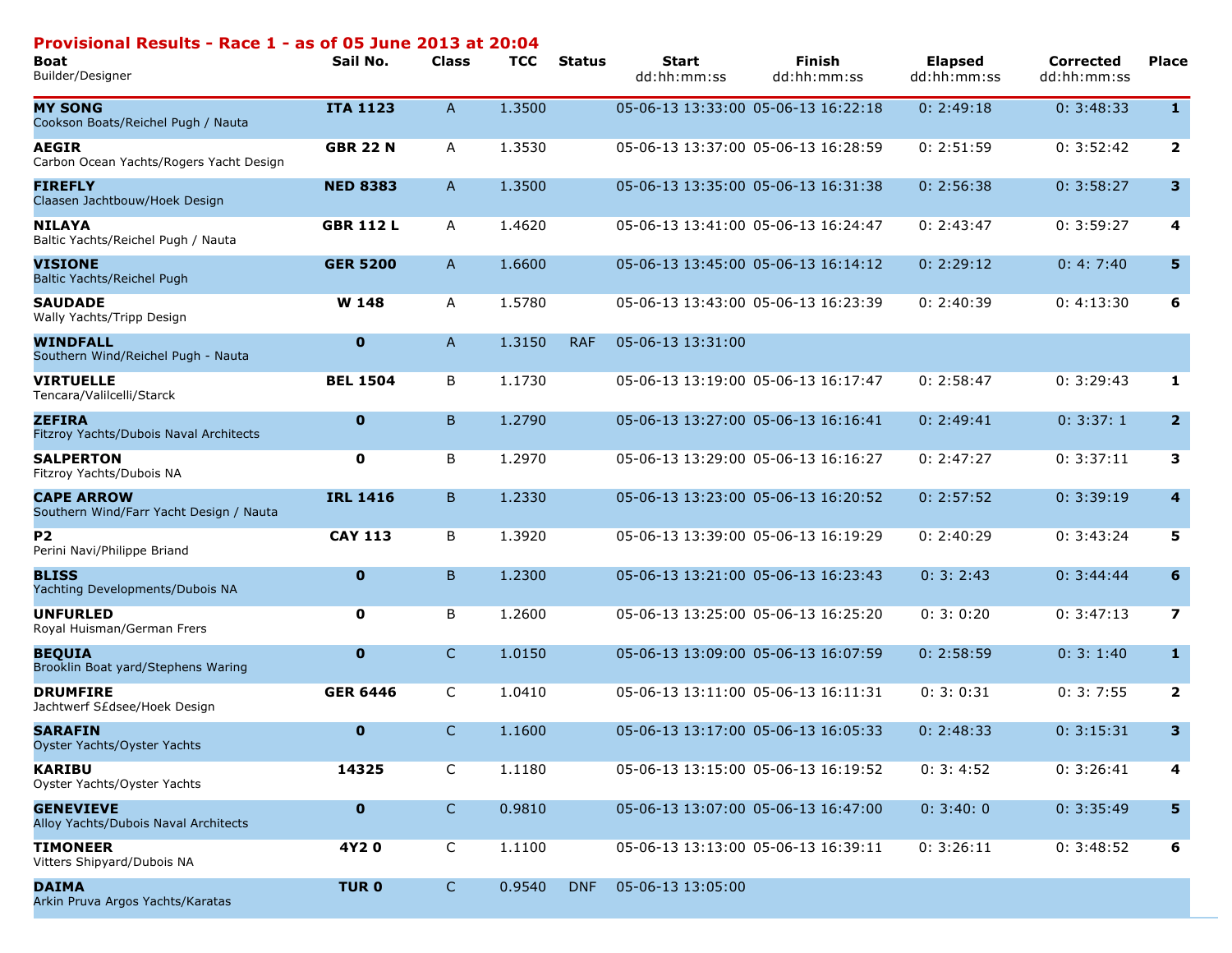#### **Provisional Results - Race 2 - as of 06 June 2013 at 16:07**

| <b>Boat</b><br>Builder/Designer                              | Sail No.         | <b>Class</b> | <b>TCC</b> | <b>Status</b> | <b>Start</b><br>dd:hh:mm:ss | <b>Finish</b><br>dd:hh:mm:ss        | <b>Elapsed</b><br>dd:hh:mm:ss | <b>Corrected</b><br>dd:hh:mm:ss | <b>Place</b>            |
|--------------------------------------------------------------|------------------|--------------|------------|---------------|-----------------------------|-------------------------------------|-------------------------------|---------------------------------|-------------------------|
| <b>MY SONG</b><br>Cookson Boats/Reichel Pugh / Nauta         | <b>ITA 1123</b>  | A            | 1.3500     |               |                             | 06-06-13 12:17:00 06-06-13 15:10:49 | 0: 2:53:49                    | 0: 3:54:39                      | $\mathbf{1}$            |
| <b>NILAYA</b><br>Baltic Yachts/Reichel Pugh / Nauta          | <b>GBR 112 L</b> | A            | 1.4620     |               |                             | 06-06-13 12:09:00 06-06-13 14:50:33 | 0: 2:41:33                    | 0: 3:56:11                      | $\overline{\mathbf{2}}$ |
| <b>AEGIR</b><br>Carbon Ocean Yachts/Rogers Yacht Design      | <b>GBR 22 N</b>  | A            | 1.3530     |               |                             | 06-06-13 12:13:00 06-06-13 15:07:43 | 0: 2:54:43                    | 0: 3:56:23                      | $\mathbf{3}$            |
| <b>WINDFALL</b><br>Southern Wind/Reichel Pugh - Nauta        | 0                | A            | 1.3150     |               |                             | 06-06-13 12:19:00 06-06-13 15:18:51 | 0: 2:59:51                    | 0: 3:56:30                      | $\overline{4}$          |
| <b>FIREFLY</b><br>Claasen Jachtbouw/Hoek Design              | <b>NED 8383</b>  | A            | 1.3500     |               |                             | 06-06-13 12:15:00 06-06-13 15:13:48 | 0: 2:58:48                    | 0: 4: 1:23                      | 5 <sub>5</sub>          |
| <b>VISIONE</b><br>Baltic Yachts/Reichel Pugh                 | <b>GER 5200</b>  | A            | 1.6600     |               |                             | 06-06-13 12:05:00 06-06-13 14:32:47 | 0: 2:27:47                    | 0: 4: 5:19                      | 6                       |
| <b>SAUDADE</b><br>Wally Yachts/Tripp Design                  | W 148            | A            | 1.5780     |               |                             | 06-06-13 12:07:00 06-06-13 14:47:12 | 0: 2:40:12                    | 0: 4:12:48                      | $\overline{7}$          |
| <b>SALPERTON</b><br>Fitzroy Yachts/Dubois NA                 | 0                | B            | 1.2970     |               |                             | 06-06-13 12:21:00 06-06-13 15:07:36 | 0: 2:46:36                    | 0: 3:36: 5                      | 1                       |
| <b>CAPE ARROW</b><br>Southern Wind/Farr Yacht Design / Nauta | <b>IRL 1416</b>  | B            | 1.2330     |               |                             | 06-06-13 12:27:00 06-06-13 15:24:27 | 0: 2:57:27                    | 0: 3:38:48                      | $\overline{2}$          |
| <b>ZEFIRA</b><br>Fitzroy Yachts/Dubois Naval Architects      | 0                | B            | 1.2790     |               |                             | 06-06-13 12:23:00 06-06-13 15:14:57 | 0: 2:51:57                    | 0: 3:39:55                      | 3                       |
| <b>UNFURLED</b><br>Royal Huisman/German Frers                | $\mathbf 0$      | B.           | 1.2600     |               |                             | 06-06-13 12:25:00 06-06-13 15:21:21 | 0: 2:56:21                    | 0: 3:42:12                      | $\overline{\mathbf{4}}$ |
| P <sub>2</sub><br>Perini Navi/Philippe Briand                | <b>CAY 113</b>   | B            | 1.3920     |               |                             | 06-06-13 12:11:00 06-06-13 14:53:28 | 0: 2:42:28                    | 0: 3:46:9                       | 5                       |
| <b>VIRTUELLE</b><br>Tencara/Valilcelli/Starck                | <b>BEL 1504</b>  | B            | 1.2130     |               |                             | 06-06-13 12:31:00 06-06-13 15:37:59 | 0: 3: 6:59                    | 0: 3:46:49                      | 6                       |
| <b>BLISS</b><br>Yachting Developments/Dubois NA              | 0                | B            | 1.2300     | <b>DNF</b>    | 06-06-13 12:29:00           |                                     |                               |                                 |                         |
| <b>BEQUIA</b><br>Brooklin Boat yard/Stephens Waring          | $\mathbf 0$      | C            | 1.0150     |               |                             | 06-06-13 12:41:00 06-06-13 15:55:20 | 0: 3:14:20                    | 0: 3:17:15                      | $\mathbf{1}$            |
| <b>SARAFIN</b><br>Oyster Yachts/Oyster Yachts                | 0                | C            | 1.1600     |               |                             | 06-06-13 12:33:00 06-06-13 15:24:52 | 0: 2:51:52                    | 0: 3:19:22                      | $\overline{\mathbf{2}}$ |
| <b>GENEVIEVE</b><br>Alloy Yachts/Dubois Naval Architects     | $\mathbf 0$      | $\mathsf{C}$ | 0.9810     |               |                             | 06-06-13 12:43:00 06-06-13 16:07:01 | 0: 3:24:1                     | 0: 3:20: 8                      | 3                       |
| <b>DRUMFIRE</b><br>Jachtwerf S£dsee/Hoek Design              | <b>GER 6446</b>  | C            | 1.0410     |               |                             | 06-06-13 12:39:00 06-06-13 15:53:29 | 0: 3:14:29                    | 0: 3:22:27                      | 4                       |
| <b>KARIBU</b><br>Oyster Yachts/Oyster Yachts                 | 14325            | C.           | 1.1180     |               |                             | 06-06-13 12:35:00 06-06-13 15:36:15 | 0: 3: 1:15                    | 0: 3:22:38                      | 5                       |
| <b>TIMONEER</b><br>Vitters Shipyard/Dubois NA                | 4Y20             | C            | 1.1100     |               |                             | 06-06-13 12:37:00 06-06-13 15:44:30 | 0: 3: 7:30                    | 0: 3:28: 8                      | 6                       |
| <b>DAIMA</b><br>Arkin Pruva Argos Yachts/Karatas             | <b>TURO</b>      | $\mathsf{C}$ | 0.9540     | <b>DNF</b>    | 06-06-14 12:45:00           |                                     |                               |                                 |                         |